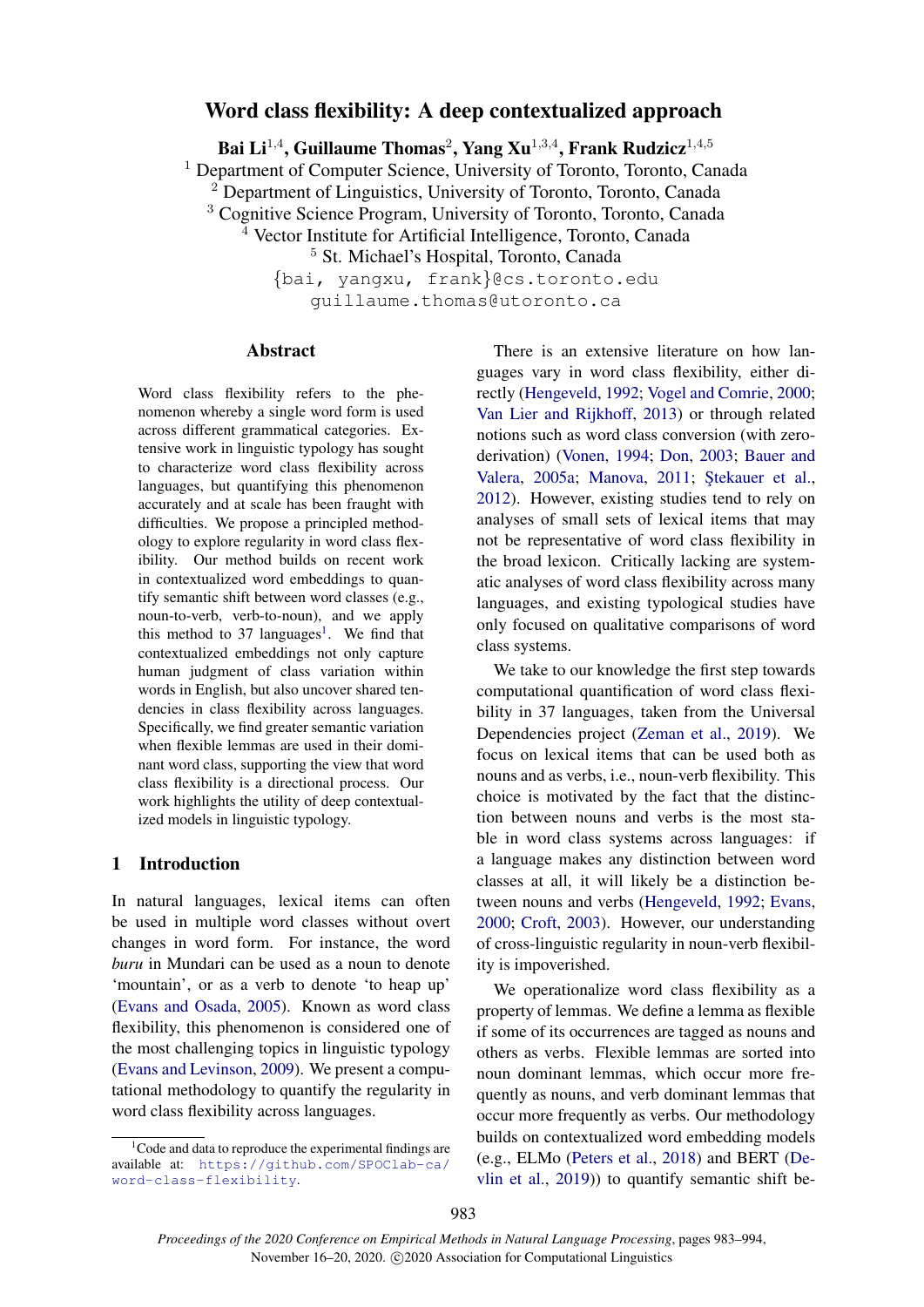tween grammatical classes of a lemma, within a single language. This methodology can also help quantify metrics of flexibility in the lexicon across languages.

We use our methodology to address one of the most fundamental questions in the study of word class flexibility: should this phenomenon be analyzed as a directional word-formation process similar to derivation, or as a form of underspecification? Derived words are commonly argued to have a lower frequency of use and a narrower range in meaning compared to their base (Marchand, 1964; Iacobini, 2000). If word class flexibility is a directional process, we should expect that flexible lemmas are subject to more semantic variation in their dominant word class than in their less frequent class. We also test the claim that noun-toverb flexibility involves more semantic shift than verb-to-noun flexibility. While previous work has explored these questions, it remains challenging to quantify semantic shift and semantic variation, particularly across different languages.

We present a novel probing task that reveals the ability of deep contextualized models to capture semantic information across word classes. Our utilization of deep contextual models predicts human judgment on the spectrum of noun-verb flexible usages including homonymy (unrelated senses), polysemy (different but related senses), and word class flexibility. We find that BERT outperforms ELMo and non-contextual word embeddings, and that the upper layers of BERT capture the most semantic information, which resonates with existing probing studies (Tenney et al., 2019).

### 2 Related work and assumptions

### 2.1 Types of flexibility

The phenomenon of word class flexibility has been analyzed in different ways. One way is to assume the existence of underspecified word classes. For instance, Hengeveld (2013) claims that basic lexical items in Mundari belong to a single class of *contentives* that can be used to perform all the functions associated with nouns, verbs, adjectives or adverbs in a language like English. Alternatively, word class flexibility can be analyzed as a form of conversion, i.e., as a relation between words that have the same form and closely related senses but different word classes, such as *a fish* and *to fish* in English (Adams, 1973). Conversion has been analyzed as a derivational process that relates different lexemes (Jespersen, 1924; Marchand, 1969; Quirk et al., 1985), or as a property of lexemes whose word class is underspecified (Farell, 2001; Barner and Bale, 2002). We use word class flexibility as a general term that subsumes these different notions. This allows us to assess whether there is evidence that word class flexibility should be characterized as a directional word formation process, rather than as a form of underspecification.

### 2.2 Homonymy and polysemy

Word class flexibility has often been analyzed in terms of homonomy and polysemy (Valera and Ruz, 2020). Homonymy is a relation between lexemes that share the same word form but are not semantically related (Cruse, 1986, p.80). Homonyms may differ in word class, such as *ring* 'a small circular band' and *ring* 'make a clear resonant or vibrating sound.' Polysemy is defined as a relation between different senses of a single lexeme (*ibid.*). Insofar as the nominal and verbal uses of flexible lexical items are semantically related, one may argue that word class flexibility is similar to polysemy, and must be distinguished from homonymy. In practice, homonymy and polysemy exist on a continuum, so it is difficult to apply a consistent criterion to differentiate them (Tuggy, 1993). As a consequence, we will not attempt to tease homonymy apart from word class flexibility.

Regarding morphology, word class flexibility excludes pairs of lexical items that are related by overt derivational affixes, such as *to act*/*an actor*. In such cases, word class alternations can be attributed to the presence of a derivational affix, and are therefore part of regular morphology. In contrast, we allow tokens of flexible lexical items to differ in inflectional morphology.

#### 2.3 Directionality of class conversion

Word class flexibility can be analyzed either as a static relation between nominal and verbal uses of a single lexeme, or as a word formation process related to derivation. The merits of each analysis have been extensively debated in the literature on conversion (see e.g., Farell, 2001; Don, 2005). One of the objectives of our study is to show that deep contextualized language models can be used to help resolve this debate. A hallmark of derivational processes is their directionality. Direction of derivation can be established using several synchronic criteria, among which are the principles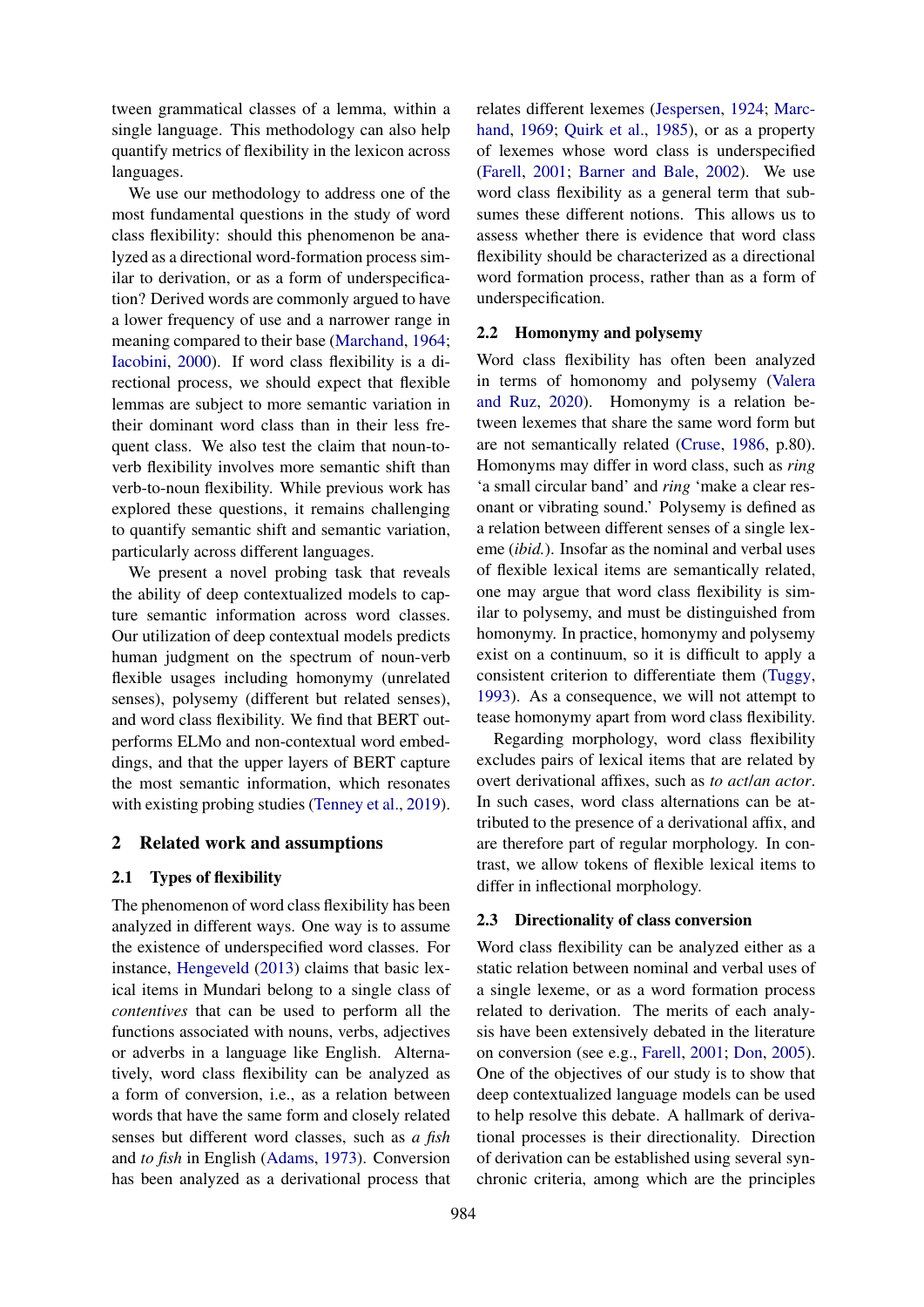that a derived form tends to have a lower frequency of use and a smaller range of senses than its base (Marchand, 1964; Iacobini, 2000). In languages where word class flexibility is a derivational process, one should therefore expect greater semantic variation when flexible lemmas are used in their dominant word class—an important issue that we verify with our methodology.

Semantic variation has been operationalized in several ways. Kisselew et al. (2016) uses an entropy-based metric, while Balteiro (2007) and Bram (2011) measure semantic variation by counting the number of different noun and verb senses in a dictionary. The latter study found that the more frequent word class has greater semantic variation at a rate above random chance. Here we propose a novel metric based on contextual word embeddings to compare the amount of semantic variation of flexible lemmas in their dominant and non-dominant grammatical classes. Differing from existing methods, our metric is validated explicitly on human judgements of semantic similarity, and can be applied to many languages without the need for dictionary resources.

#### 2.4 Asymmetry in semantic shift

If word class flexibility is a directional process, a natural question is whether derived verbs stand in the same semantic relation to their base as derived nouns. The literature on conversion suggests that there might be significant differences between these two directions of derivation. In English, verbs that are derived from nouns by conversion have been argued to describe events that include the noun's denotation as a participant (e.g. *hammer*, 'to hit something with a hammer') or as a spatio-temporal circumstance (*winter* 'to spend the winter somewhere'). Clark and Clark (1979) argue that the semantic relations between denominal verbs and their base are so varied that they cannot be given a unified description. In comparison, when the base of conversion is a verb, the derived noun most frequently denotes an event of the sort described by the verb (e.g. *throw* 'the act of throwing something'), or the result of such an act (e.g. *release* 'state of being set free') (Jespersen, 1942; Marchand, 1969; Cetnarowska, 1993). This has led some authors to suggest that verb to noun conversion in English involves less semantic shift than noun to verb conversion (Bauer, 2005, p.22). Here we consider a new metric of semantic shift based

on contextual embeddings, and we use this metric to test the hypothesis that the expected semantic shift involved in word class flexibility is greater for noun dominant lexical items (as compared to verb dominant lexical items) in our sample of languages. As we will show, this proposal is consistent with the empirical observation that verb-tonoun conversion is statistically more salient than noun-to-verb conversion.

#### 2.5 Contextualized language models

Deep contextualized language models take a sequence of natural language tokens and produce a sequence of context-sensitive embeddings for each token. These embeddings can be used in a variety of downstream tasks and have achieved stateof-the-art performance in many of them. There are many models that generate contextual embeddings, generally trained with unsupervised learning using a large corpus. In particular, ELMo (Peters et al., 2018) uses a left-to-right and a right-toleft LSTM trained to minimize perplexity across a large corpus. To generate contextual embeddings, it feeds the sentence through both LSTMs and concatenates the left-to-right and right-to-left LSTM states. BERT (Devlin et al., 2019) uses 12 layers of the Transformer module (Vaswani et al., 2017) and is pre-trained on a large corpus using two tasks: masked language modeling to predict randomly masked tokens from context, and next sentence prediction to predict whether two sentences are contiguous in the original text.

Both ELMo and BERT can be adapted to non-English languages without modification. The authors of BERT trained multilingual BERT (mBERT) by concatenating Wikipedia for 104 languages. There are models designed specifically for multilingual situations: XLM (Conneau and Lample, 2019) and XLM-R (Conneau et al., 2020) are similar to BERT, but include an additional pretraining objective that leverages parallel text.

Typically, BERT is used in combination with task-specific modules and the parameters finetuned using domain data. Here we use contextual embeddings without fine-tuning. Probing experiments revealed that BERT embeddings contain semantic information beyond static embeddings, especially in the upper layers (Tenney et al., 2019), and this information is demonstrably useful for word sense disambiguation (Wiedemann et al., 2019; Hadiwinoto et al., 2019).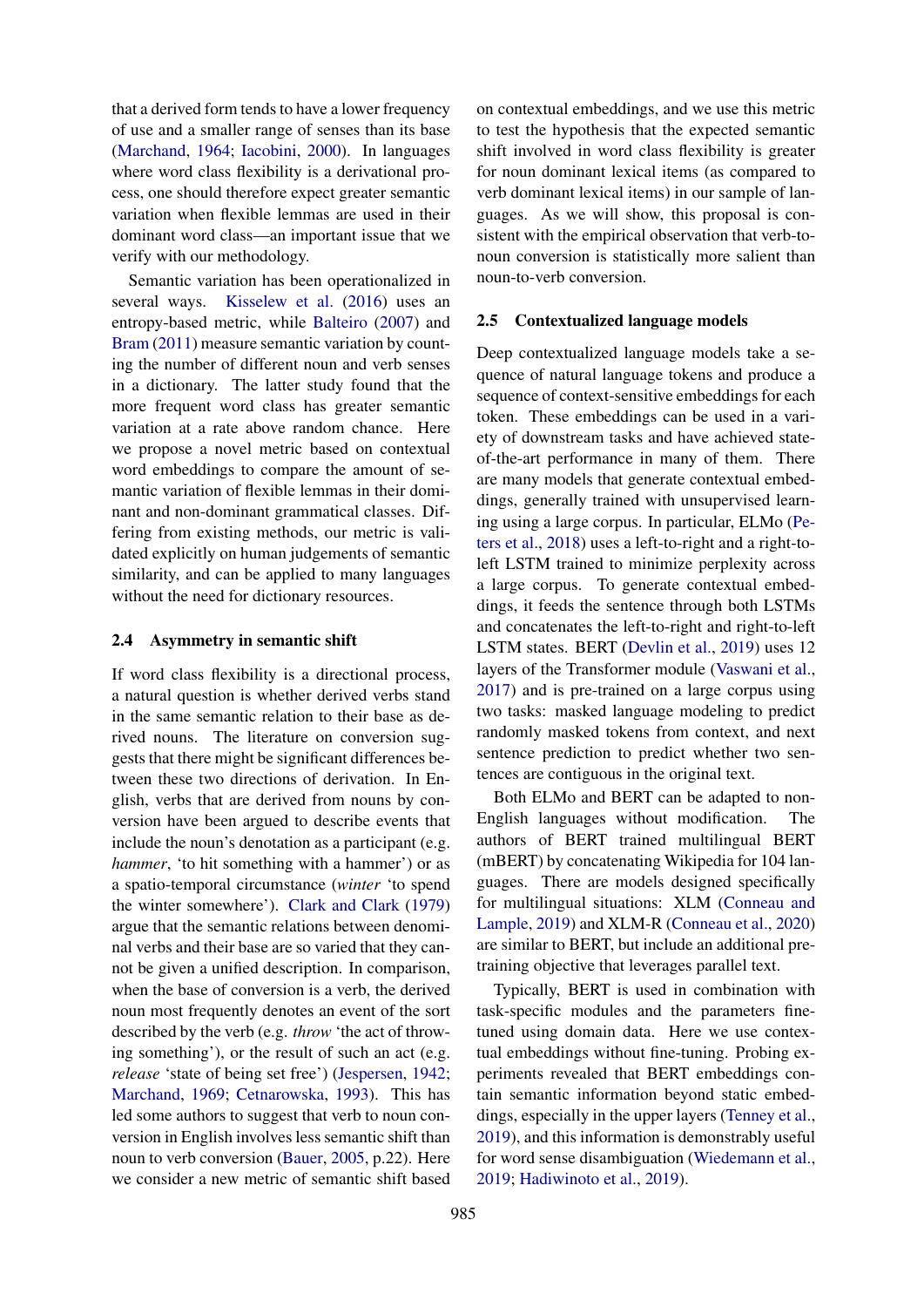### 3 Identification of word class flexibility

### 3.1 Definitions

A lemma is *flexible* if it can be used both as a noun and as a verb. To reduce noise, we require each lemma to appear at least 10 times and at least 5% of the time as the minority class to be considered flexible. The *inflectional paradigm* of a lemma is the set of words that have the lemma.

A flexible lemma is *noun (verb) dominant* if it occurs more often as a noun (verb) than as a verb (noun). This is merely an empirical property of a lemma: we do not claim that the base POS should be determined by frequency. The *noun (verb) flexibility* of a language is the proportion of noun (verb) dominant lemmas that are flexible.

### 3.2 Datasets and preprocessing

Our experiments require corpora containing partof-speech annotations. For English, we use the British National Corpus (BNC), consisting of 100M words of written and spoken English from a variety of sources (Leech, 1992). Root lemmas and POS tags are provided, and were generated automatically using the CLAWS4 tagger (Leech et al., 1994). For our experiments, we use BNCbaby, a subset of BNC containing 4M words.

For other languages, we use the Universal Dependencies (UD) treebanks of over 70 languages, annotated with lemmatizations, POS tags, and dependency information (Zeman et al., 2019). We concatenate the treebanks for each language and use the languages that have at least 100k tokens.

The UD treebanks are too small for our contextualized experiments and are not matched for content and style, so we supplement them with Wikipedia text<sup>2</sup>. For each language, we randomly sample 10M tokens from Wikipedia; we then use UDPipe 1.2 (Straka and Straková, 2017) to tokenize the text and generate POS tags for every token. We do not use the lemmas provided by UD-Pipe, but instead use the lemma merging algorithm to group lemmas.

### 3.3 Lemma merging algorithm

The UD corpus provides lemma annotations for each word, but these lemmas are insufficient for our purposes because they do not always capture instances of flexibility. In some languages, nouns

|                           |                   |                  | <b>Noun</b> | <b>Verb</b> |  |
|---------------------------|-------------------|------------------|-------------|-------------|--|
| Language                  | <b>Nouns</b>      | <b>Verbs</b>     | flexibility | flexibility |  |
| Arabic                    | 1517              | 299              | 0.076       | 0.221       |  |
| Bulgarian                 | 786               | 343              | 0.039       | 0.047       |  |
| Catalan                   | 1680              | 590              | 0.039       | 0.147       |  |
| Chinese                   | 1325              | 634              | 0.125       | 0.391       |  |
| Croatian                  | 1031              | 370              | 0.042       | 0.062       |  |
| Danish                    | 324               | 216              | 0.108       | 0.269       |  |
| Dutch                     | 958               | 441              | 0.077       | 0.188       |  |
| English                   | 1700              | 600              | 0.248       | 0.472       |  |
| Estonian                  | 1949              | 592              | 0.032       | 0.115       |  |
| Finnish                   | 1523              | 631              | 0.028       | 0.136       |  |
| French                    | 1844              | 649              | 0.062       | 0.257       |  |
| Galician                  | 802               | 334              | 0.031       | 0.135       |  |
| German                    | 4239              | 1706             | 0.049       | 0.229       |  |
| Hebrew                    | 850               | $\overline{315}$ | 0.111       | 0.321       |  |
| Indonesian                | $\overline{572}$  | 243              | 0.052       | 0.128       |  |
| Italian                   | 2227              | 770              | 0.067       | 0.256       |  |
| Japanese                  | 1105              | 417              | 0.178       | 0.566       |  |
| Korean                    | 1890              | 1003             | 0.026       | 0.048       |  |
| Latin                     | 1090              | 885              | 0.056       | 0.122       |  |
| Norwegian                 | 1951              | 636              | 0.072       | 0.259       |  |
| Old Russian               | 527               | 416              | 0.034       | 0.060       |  |
| Polish                    | $\overline{2054}$ | 1084             | 0.069       | 0.427       |  |
| Portuguese                | 1711              | 638              | 0.037       | 0.185       |  |
| Romanian                  | 1809              | 740              | 0.060       | 0.151       |  |
| Slovenian                 | 746               | $\overline{316}$ | 0.068       | 0.123       |  |
| Spanish                   | 2637              | 873              | 0.046       | 0.202       |  |
| Swedish                   | 784               | 384              | 0.038       | 0.109       |  |
| <b>Excluded Languages</b> |                   |                  |             |             |  |
| <b>Ancient Greek</b>      | 1098              | 1022             | 0.015       | 0.026       |  |
| <b>Basque</b>             | 650               | 247              | 0.020       | 0.105       |  |
| Czech                     | 5468              | 2063             | 0.004       | 0.011       |  |
| Hindi                     | 1364              | 133              | 0.019       | 0.135       |  |
| Latvian                   | 1159              | 603              | 0.022       | 0.061       |  |
| Persian                   | 1125              | 47               | 0.010       | 0.234       |  |
| Russian                   | 3909              | 1760             | 0.005       | 0.024       |  |
| Slovak                    | 488               | 281              | 0.006       | 0.011       |  |
| Ukrainian                 | 659               | 238              | 0.006       | 0.029       |  |
| Urdu                      | 722               | $\overline{51}$  | 0.018       | 0.216       |  |

Table 1: Noun and verb flexibility for 37 languages with at least 100k tokens in the UD corpus. We include the 27 languages with over 2.5% noun and verb flexibility; 10 languages are excluded from further analysis.

and verbs are lemmatized to different forms by convention. For example, in French, the word *voyage* can be used as a verb (*il voyage* 'he travels') or as a noun (*un voyage* 'a trip'). However, verbs are lemmatized to the infinitive *voyager*, whereas nouns are lemmatized to the singular form *voyage*. Since the noun and verb lemmas are different, it is not easy to identify them as having the same stem.

The different lemmatization conventions of French and English reflect a more substantial linguistic difference. French has a stem-based morphology, in which stems tend to occur with an inflectional ending. By contrast, English has a wordbased morphology, where stems are commonly used as free forms (Kastovsky, 2006). This dif-

<sup>&</sup>lt;sup>2</sup>We use Wikiextractor to extract text from Wikimedia dumps: https://github.com/attardi/ wikiextractor.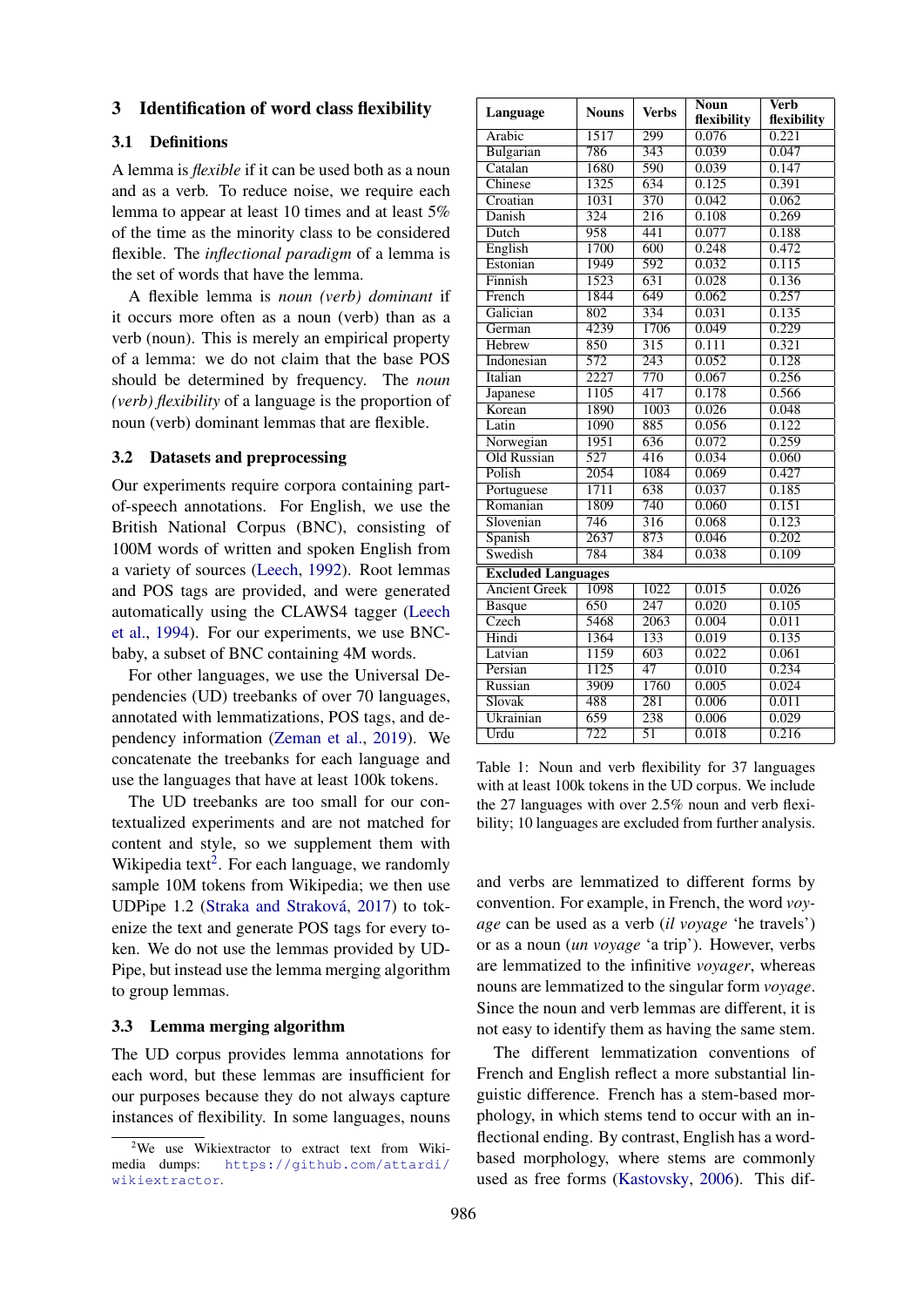ference is relevant to the definition of word class flexibility: in stem-based systems, flexible items are stems that may not be attested as free forms (Bauer and Valera, 2005b, p.14).

We propose a heuristic algorithm to capture stem-based flexibility as well as word-based flexibility. The key observation is that the inflectional paradigms of the noun and verb forms often have some words in common (such is the case for *voyager*). Thus, we merge any two lemmas whose inflectional paradigms have a nonempty intersection. This is implemented with a single pass through the corpus, using the union-find data structure: for every word, we call UNION on the inflected form and the lemmatized form.

Using this heuristic, we can identify cases of flexibility that do not share the same lemma in the UD corpus (Table 1). This method is not perfect, and is unable to identify cases of stem-based flexibility where the inflectional paradigms don't intersect, for example in French, *chant* 'song' and *chants* 'songs' are not valid inflections of the verb *chanter* 'to sing'. There are also false positives that cause two unrelated lemmas to be merged if their inflectional paradigms intersect, for example, *avions* (plural form of *avion* 'airplane') happens to have the same form as *avions* (first person plural imperfect form of *avoir* 'to have').

#### 4 Methodology and evaluation

#### 4.1 Probing test of contextualized model

Deep contextual embeddings can capture a variety of information other than semantics, which can introduce noise into our results, for example: the lexicographic form of a word, syntactic position, etc. In order to compare different contextual language models on how well they capture semantic information, we perform a probing test of how accurate the models can capture human judgements of word sense similarity.

We begin with a list of the 138 most frequent flexible words in the BNC corpus. Some of these words are flexible (e.g., *work*), while others are homonyms (e.g., *bear*). For each lemma, we get five human annotators from Mechanical Turk to make a sentence using the word as a noun, then make a sentence using the word as a verb, then rate the similarity of the noun and verb senses on a scale from 0 to 2. The sentences are used for quality assurance, so that ratings are removed if the sentences are nonsensical. We will call the av-



Figure 1: Spearman correlations between human and model similarity scores for ELMo, BERT, mBERT, and XLM-R. The dashed line is the baseline using static GloVe embeddings.

erage human rating for each word the *human similarity score*.

Next, we evaluate each layer of ELMo, BERT, mBERT, and  $XLM-R<sup>3</sup>$  on correlation with the human similarity score. That is, we compute the mean of the contextual vectors for all noun instances of the given word in the BNC corpus, the mean across all verb instances, then compute the cosine distance between the two mean vectors as the model's similarity score. Finally, we evaluate the Spearman correlation of the human and model's similarity scores for 138 words: this score measures the model's ability to gauge the level of semantic similarity between noun and verb senses, compared to human judgements.

For a baseline, we do the same procedure using non-contextual GloVe embeddings (Pennington et al., 2014). Note that while all instances of the same word have a static embedding, different words that share the same lemma still have different embeddings (e.g., *work* and *works*), so that the baseline is not trivial.

The correlations are shown in Figure 1. BERT and mBERT are better than ELMo and XLM-R at capturing semantic information, in all transformer models, the correlation increases for each layer up until layer 4 or so, and after this point, adding more layers neither improves nor degrades the performance. Thus, unless otherwise noted, we use the final layers of each model for down-

<sup>&</sup>lt;sup>3</sup>We use the models 'bert-base-uncased', 'bert-basemultilingual-cased', and 'xlm-roberta-base' from Wolf et al. (2019).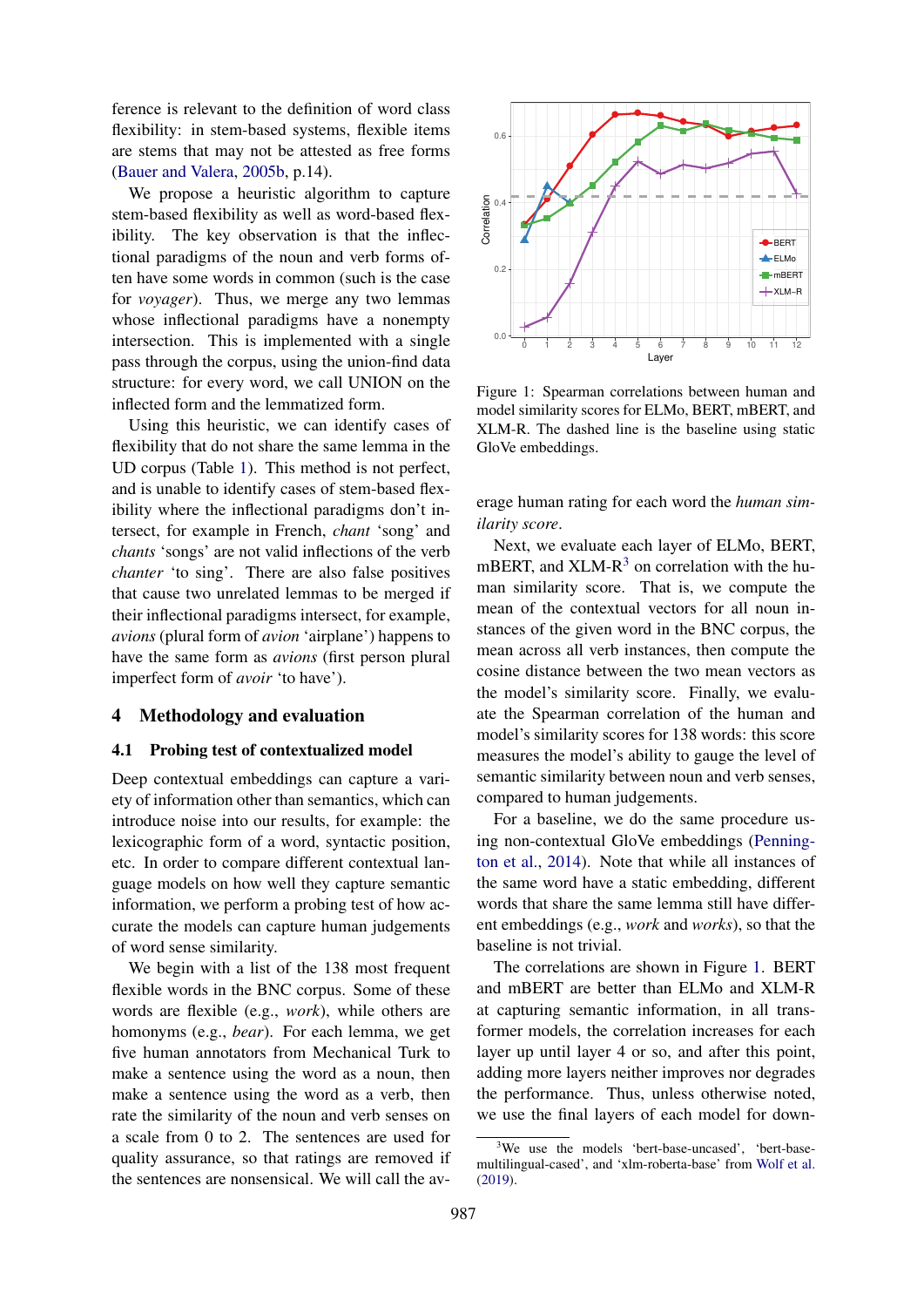

Figure 2: PCA plot of BERT embeddings for the lemmas "work" (high similarity between noun and verb senses) and "ring" (low similarity).

stream tasks.

Figure 2 illustrates the contextual distributions for two lemmas on the opposite ends of the nounverb similarity spectrum: *work* (human similarity score: 2) and *ring* (human similarity score: 0). We apply PCA to the BERT embeddings of all instances of each lemma in the BNC corpus. For *work*, the noun and verb senses are very similar and the distributions have high overlap. In contrast, for *ring*, the most common noun sense ('a circular object') is etymologically and semantically unrelated to the most common verb sense ('to produce a resonant sound'), and accordingly, their distributions have very little overlap.

#### 4.2 Three contextual metrics

We define three metrics based on contextual embeddings to measure various semantic aspects of word class flexibility. We start by generating contextual embeddings for each occurrence of every flexible lemma. For each lemma l, let  $E_{n,l}$  and  $E_{v,l}$  be the set of contextual embeddings for noun and verb instances of l. We define the *prototype noun vector*  $\mathbf{p}_{n,l}$  of a lemma l as the mean of embeddings across noun instances, and the *noun variation*  $V_{n,l}$  as the mean Euclidean distance from each noun instance to the noun vector:

$$
\mathbf{p}_{n,l} = \frac{1}{|E_{n,l}|} \sum_{\mathbf{x} \in E_{n,l}} \mathbf{x}
$$
 (1)

$$
V_{n,l} = \frac{1}{|E_{n,l}|} \sum_{\mathbf{x} \in E_{n,l}} ||\mathbf{x} - \mathbf{p}_{n,l}||
$$
 (2)

The *prototype verb vector*  $\mathbf{p}_{v,l}$  and *verb variation*  $V_{v,l}$  for a lemma l are defined similarly:

$$
\mathbf{p}_{v,l} = \frac{1}{|E_{v,l}|} \sum_{\mathbf{x} \in E_{v,l}} \mathbf{x}
$$
 (3)

$$
V_{v,l} = \frac{1}{|E_{v,l}|} \sum_{\mathbf{x} \in E_{v,l}} ||\mathbf{x} - \mathbf{p}_{v,l}||
$$
 (4)

Lemmas are included if they appear at least 30 times as nouns and 30 times as verbs. To avoid biasing the variation metric towards the majority class, we downsample the majority class to be of equal size as the minority class before computing the variation. The method does not filter out pairs of lemmas that are arguably homonyms rather than flexible (section 2.2); we choose to include all of these instances rather than set an arbitrary cutoff threshold.

We now define language-level metrics to measure the asymmetries hypothesized in sections 2.3 and 2.4. The *noun-to-verb shift (NVS)* is the average cosine distance between the prototype noun and verb vectors for noun dominant lemmas, and the *verb-to-noun shift (VNS)* likewise for verb dominant lemmas:

$$
NVS = 1 - \mathbb{E}_{l \text{ noun-dominant}}[\cos(\mathbf{p}_{n,l}, \mathbf{p}_{v,l})]
$$
 (5)

$$
VNS = 1 - \mathbb{E}_{l \text{ verb-dominant}}[\cos(\mathbf{p}_{n,l}, \mathbf{p}_{v,l})]
$$
 (6)

We define the *noun (verb) variation* of a language as the average of noun (verb) variations across all lemmas. Finally, define the *majority variation* of a language as the average of the variation of the dominant POS class, and the *minority variation* as the average variation of the smaller POS class, across all lemmas.

### 5 Results

### 5.1 Identifying flexible lemmas

Of the 37 languages in UD with at least 100k tokens; in 27 of them, at least 2.5% of verb and noun lemmas are flexible, which we take to indicate that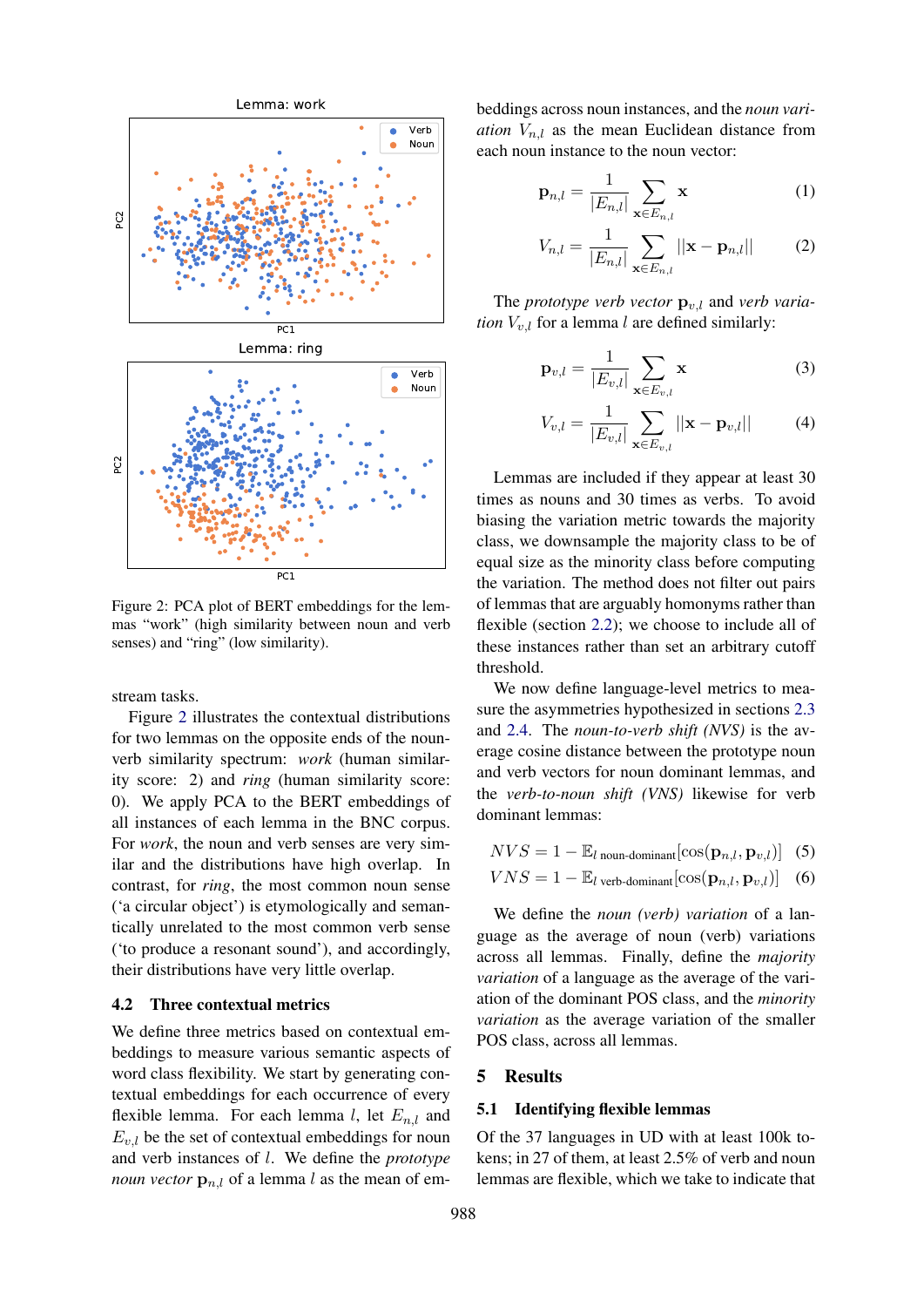|                | $N \rightarrow V$ shift | $V \rightarrow N$ shift | <b>Noun</b> | <b>Verb</b> | Majority   | <b>Minority</b> |  |
|----------------|-------------------------|-------------------------|-------------|-------------|------------|-----------------|--|
| Language       |                         |                         | variation   | variation   | variation  | variation       |  |
| Arabic         | 0.098                   | 0.109                   | 8.268       | $8.672***$  | 8.762***   | 8.178           |  |
| Bulgarian      | 0.146                   | 0.136                   | 8.267       | 8.409       | 8.334      | 8.341           |  |
| Catalan        | 0.165                   | 0.169                   | 8.165       | $8.799***$  | $8.720***$ | 8.244           |  |
| Chinese        | 0.072                   | 0.070                   | 7.024       | $7.212***$  | $7.170***$ | 7.067           |  |
| Croatian       | 0.093                   | $0.144**$               | 8.149       | 8.109       | $8.219***$ | 8.037           |  |
| Danish         | 0.103                   | 0.110                   | 8.245       | 8.338       | $8.438***$ | 8.146           |  |
| Dutch          | 0.146                   | 0.174                   | 7.716       | $8.786***$  | $8.354*$   | 8.148           |  |
| English        | $0.175*$                | 0.160                   | 8.035       | $8.624***$  | $8.390***$ | 8.268           |  |
| Estonian       | 0.105                   | 0.103                   | 7.800       | 7.902       | $8.022**$  | 7.679           |  |
| Finnish        | 0.100                   | 0.114                   | 7.972       | 7.854       | $8.181***$ | 7.644           |  |
| French         | 0.212                   | 0.204                   | 8.189       | $9.472***$  | $9.082***$ | 8.578           |  |
| Galician       | 0.111                   | 0.117                   | 7.922       | $8.340***$  | 8.137      | 8.127           |  |
| German         | 0.382                   | 0.355                   | 8.078       | $9.758***$  | $9.096**$  | 8.740           |  |
| Hebrew         | 0.121                   | 0.130                   | 8.096       | $9.116***$  | 8.574      | 8.638           |  |
| Indonesian     | 0.034                   | 0.048                   | 7.100       | 7.076       | 7.076      | 7.101           |  |
| Italian        | 0.207                   | 0.184                   | 8.520       | $9.345***$  | 9.149***   | 8.716           |  |
| Japanese       | 0.061                   | 0.057                   | $7.419***$  | 7.173       | 7.309      | 7.283           |  |
| Latin          | 0.092                   | $0.139***$              | $7.920***$  | 7.710       | $7.905***$ | 7.724           |  |
| Norwegian      | 0.133                   | 0.132                   | 8.112       | $8.336***$  | $8.332***$ | 8.116           |  |
| Polish         | 0.090                   | 0.080                   | 8.318       | $8.751***$  | $8.670***$ | 8.399           |  |
| Portuguese     | 0.186                   | 0.155                   | 7.907       | $8.921***$  | $8.642***$ | 8.187           |  |
| Romanian       | 0.175                   | 0.145                   | 8.682       | 8.658       | $8.934***$ | 8.406           |  |
| Slovenian      | 0.093                   | 0.113                   | 8.046       | 7.983       | $8.177***$ | 7.853           |  |
| Spanish        | 0.235                   | 0.214                   | 7.898       | 8.961***    | $8.691***$ | 8.168           |  |
| Swedish        | 0.088                   | 0.082                   | $8.262*$    | 8.147       | $8.328***$ | 8.081           |  |
| <b>Overall</b> | $1$ of $3$              | $2$ of $3$              | 3 of 17     | 14 of 17    | 20 of 20   | $0$ of $20$     |  |

Table 2: Semantic metrics for 25 languages, computed using mBERT and 10M tokens of Wikipedia text for each language. Asterisks denote significance at \*p < 0.05, \*\*p < 0.01, \*\*\*p < 0.001. For the "Overall" row, we count the languages with a significant tendency towards one direction, out of the number of languages with statistical significance towards either direction (with  $p < 0.05$  treated as significant).

word class flexibility exists in the language (Table 1). The lemma merging algorithm is crucial for identifying word class flexibility: only 6 of the 37 languages pass the 2.5% flexibility threshold using the default lemma annotations provided in  $UD^4$ . Languages differ in their prevalence of word class flexibility, but every language in our sample has higher verb flexibility than noun flexibility.

#### 5.2 Asymmetry in semantic metrics

Table 2 shows the values of the three metrics, computed using mBERT and Wikipedia data for 25 languages<sup>5</sup>. For testing significance, we use the

unpaired Student's t-test to compare N-V versus V-N shift, and the paired Student's t-test for the other two metrics<sup>6</sup>. The key findings are as follows:

1. Asymmetry in semantic shift. In English, N-V shift is greater than V-N shift, in agreement with Bauer (2005). However, this pattern does not hold in general: there is no significant difference in either direction in most languages, and two languages exhibit a difference in the opposite direction as English.

<sup>4</sup>Chinese, Danish, English, Hebrew, Indonesian, and Japanese pass the flexibility threshold without the lemma merging algorithm.

 $5$ We exclude 2 of the 27 languages that we identify word class flexibility. Old Russian was excluded because it is not

supported by mBERT; Korean is excluded because the lemma annotations deviate from the standard UD format.

<sup>&</sup>lt;sup>6</sup>We do not apply the Bonferroni correction for multiple comparisons, because we make claims for trends across all languages, and not for any specific languages.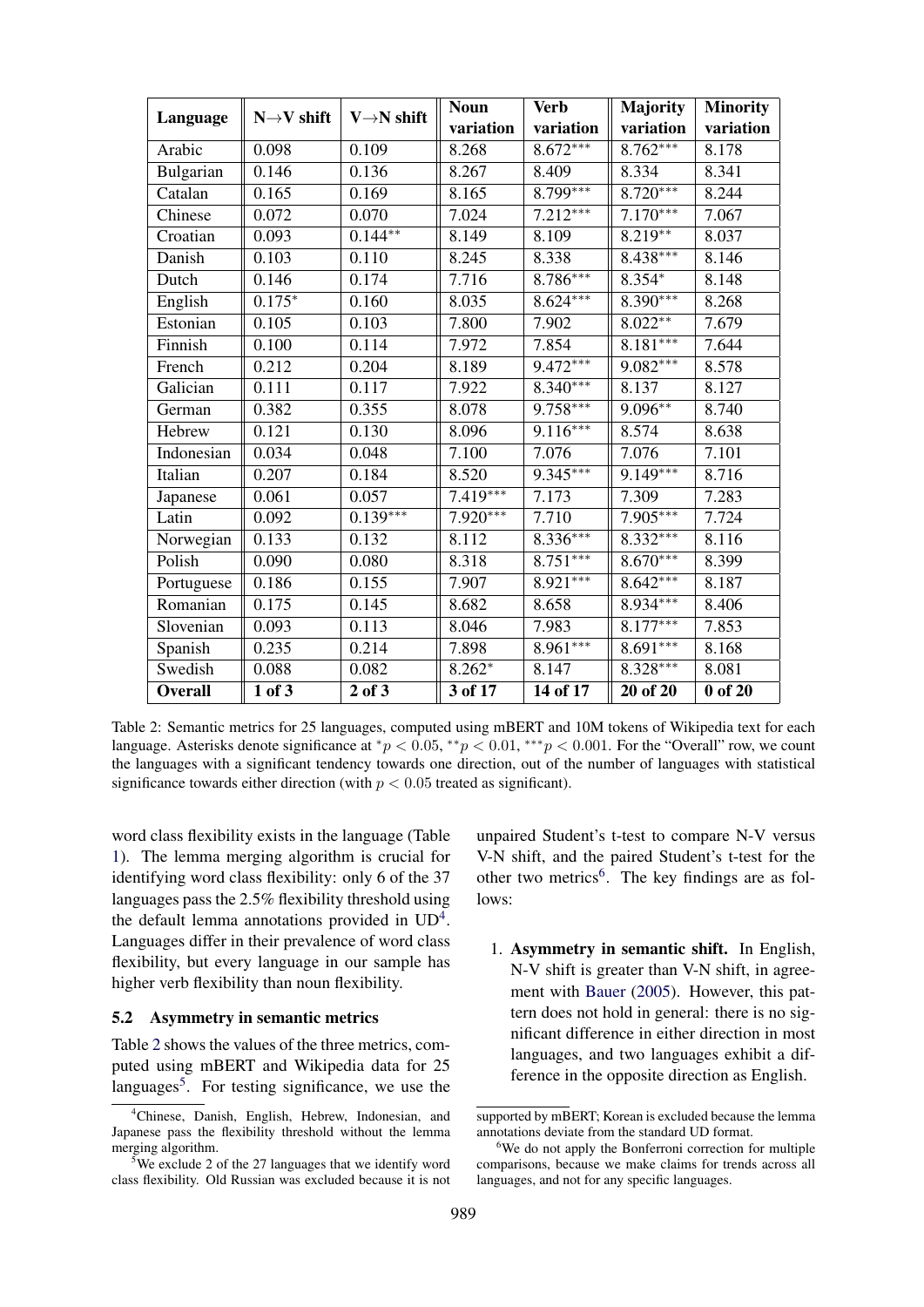| <b>Dataset</b> | <b>Model</b> | $N \rightarrow V$ shift | $V \rightarrow N$ shift | <b>Noun</b> | <b>Verb</b> | <b>Majority</b> | <b>Minority</b> |
|----------------|--------------|-------------------------|-------------------------|-------------|-------------|-----------------|-----------------|
|                |              |                         |                         | variation   | variation   | variation       | variation       |
| <b>BNC</b>     | <b>ELMo</b>  | $0.389*$                | 0.357                   | 20.261      | 20.455      | 20.329          | 20.388          |
|                | <b>BERT</b>  | $0.122*$                | 0.112                   | 9.015       | 9.074       | $9.100***$      | 8.989           |
|                | mBERT        | $0.189*$                | 0.169                   | 7.211       | $8.401***$  | $7.875***$      | 7.717           |
|                | XLM-R        | 0.004                   | 0.005                   | 2.058       | $2.374***$  | 2.262           | 2.170           |
| Wikipedia      | ELMo         | $0.339***$              | 0.330                   | 22.556      | 22.521      | 22.463          | 22.614*         |
|                | <b>BERT</b>  | $0.120***$              | 0.100                   | $9.218***$  | 8.944       | $9.118**$       | 9.044           |
|                | mBERT        | $0.175*$                | 0.160                   | 8.035       | $8.624***$  | $8.390***$      | 8.268           |
|                | <b>XLM-R</b> | $0.004**$               | 0.003                   | 1.966       | 1.954       | 1.946           | 1.974           |

Table 3: Comparison of semantic models on BNC and Wikipedia datasets (English), computed using several different language models. Asterisks denote significance at  $\frac{*p}{2} < 0.05, \frac{**p}{2} < 0.01, \frac{***p}{2} < 0.001$ .

- 2. Asymmetry in semantic variation between noun and verb usages. Of the 17 languages with a statistically significant difference in noun versus verb variation, 14 of them have greater verb variation than noun variation.
- 3. Asymmetry in semantic variation between majority and minority classes. All of the 20 languages with a statistically significant difference in majority and minority variation have greater majority variation.

### 5.3 Model robustness

Next, we assess the robustness of our metrics with respect to choices of corpus and language model. Robustness is desirable because it gives confidence that our models capture true linguistic tendencies, rather than artifacts of our datasets or the models themselves. We compute the three semantic metrics on the BNC and Wikipedia datasets, using all 4 contextual language models: ELMo, BERT, mBERT, and XLM-R. Table 3 summarizes the results from this experiment.

We find that in almost every case where there is a statistically significant difference, all models agree on the direction of the difference. One exception is that noun variation is greater when computed using Wikipedia data than when using the BNC corpus. Wikipedia has many instances of nouns used in technical senses (e.g., *ring* is a technical term in mathematics and chemistry), whereas similar nonfiction text is less common in the BNC corpus.

### 6 Discussion

### 6.1 Frequency asymmetry

Every language in our sample has verb flexibility greater than noun flexibility. The reasons for this

asymmetry are unclear, but may be due to semantic differences between nouns and verbs. We note that every language in our sample has more noun lemmas than verb lemmas, a pattern that was also attested by Polinsky (2012), although this does not provide an explanation of the observed phenomenon. We leave further exploration of the flexibility asymmetry to future work.

#### 6.2 Implications for theories of flexibility

There is a strong cross-linguistic tendency for the majority word class of a flexible lemma to exhibit more semantic variation than the minority class. In other words, the frequency and semantic variation criteria of determining the base of a conversion pair agree more than at chance. This supports the analysis of word class flexibility as a directional process of conversion, as opposed to underspecification (section  $2.3$ )<sup>7</sup>. Within a flexible lemma, verbs exhibit more semantic variation than nouns. It is attested across many languages that nouns are more physically salient, while verbs have more complex event and argument structure, and are harder for children to acquire than nouns (Gentner, 1982; Imai et al., 2008). Thus, verbs are expected to have greater semantic variation than nouns, which our results confirm. More importantly, for our purposes, this metric serves as a control for the previous metric. Flexible lemmas are more likely to be noun-dominant than verbdominant, so could the majority and minority variation simply be proxies for noun and verb variation, respectively? In fact, we observe greater verb than noun variation, so this cannot be the case.

<sup>&</sup>lt;sup>7</sup>Since 18 of the 25 languages for which semantic metrics were calculated are Indo-European, it is unclear whether these results generalize to non-Indo-European languages.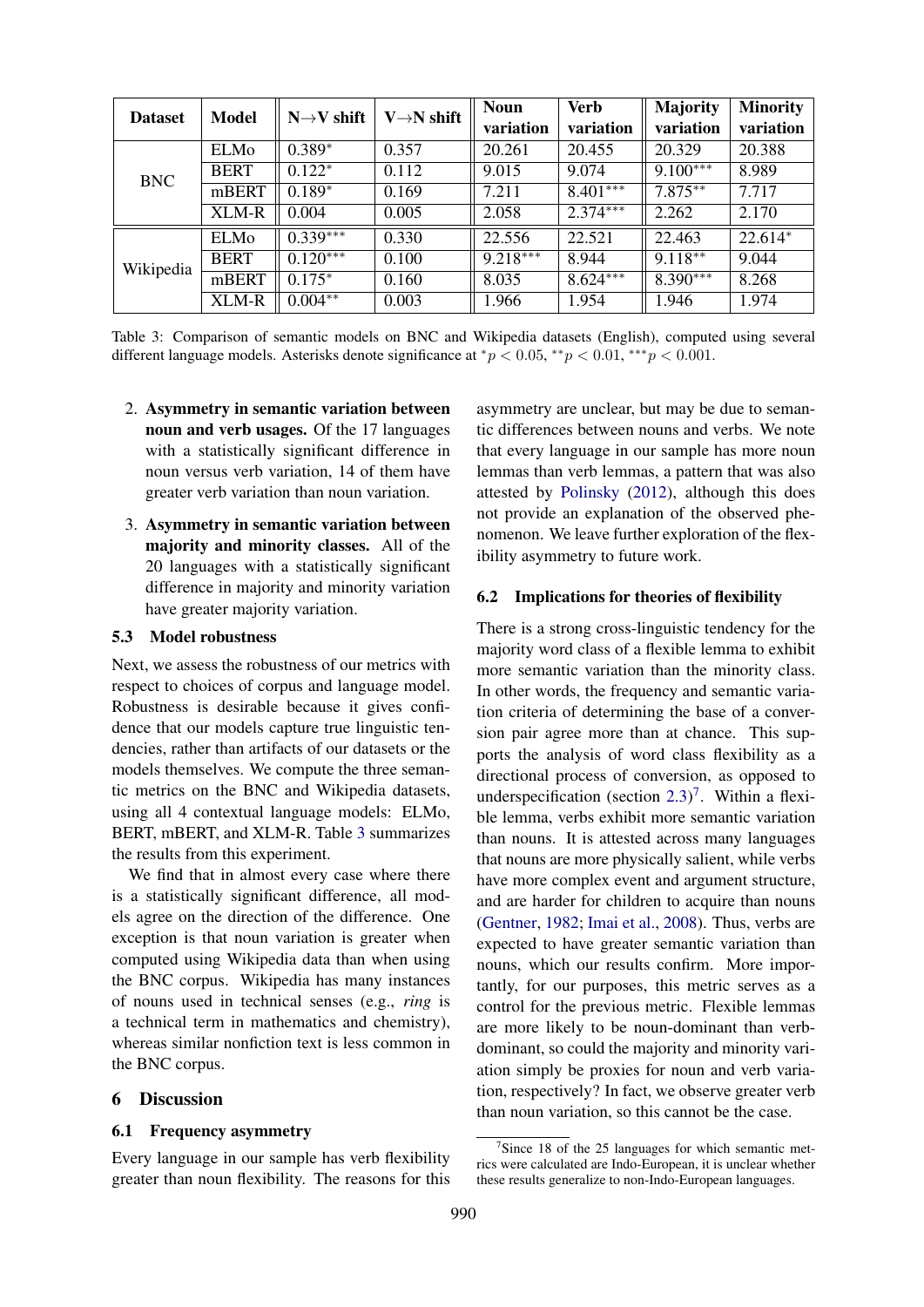Finally, as suggested by Bauer (2005), we find evidence in English that N-V flexibility involves more semantic shift than V-N flexibility, and the pattern is consistent across multiple models and datasets (Table 3). However, this pattern is idiosyncratic to English and not a cross-linguistic tendency. It is thus instructive to analyze multiple languages in studying word class flexibility, as one can easily be misled by English-based analyses.

## 7 Conclusion

We use contextual language models to examine shared tendencies in word class flexibility across languages. We find that the majority class often exhibits more semantic variation than the minority class, supporting the view that word class flexibility is a directional process. We also find that in English, noun-to-verb flexibility is associated with more semantic shift than verb-to-noun flexibility, but this is not the case for most languages.

Our probing task reveals that the upper layers of BERT contextual embeddings best reflect human judgment of semantic similarity. We obtain similar results in different datasets and language models in English that support the robustness of our method. This work demonstrates the utility of deep contextualized models in linguistic typology, especially for characterizing cross-linguistic semantic phenomena that are otherwise difficult to quantify.

### Acknowledgments

YX is funded through a Connaught New Researcher Award, a NSERC Discovery Grant RGPIN-2018-05872, and a SSHRC Insight Grant #435190272.

#### References

- Valerie Adams. 1973. *An Introduction to Modern English Word Formation*. Longman, London.
- Isabel Balteiro. 2007. *The directionality of conversion in English: A dia-synchronic study*, volume 59 of *Linguistics Insights*. Peter Lang.
- David Barner and Alan Bale. 2002. No nouns, no verbs: psycholinguistic arguments in favor of lexical underspecification. *Lingua*, 112:771–791.
- Laurie Bauer. 2005. Conversion and the notion of lexical category. In Laurie Bauer and Salvador Valera, editors, *Approaches to Conversion/Zero-derivation*, pages 19–30. Waxmann, Münster.
- Laurie Bauer and Salvador Valera, editors. 2005a. *Approaches to Conversion/Zero-derivation*. Waxmann, Miinster.
- Laurie Bauer and Salvador Valera. 2005b. Conversion or zero-derivation: an introduction. In Laurie Bauer and Salvador Valera, editors, *Approaches to Conversion/Zero-derivation*, pages 7–18. Waxmann, Münster.
- Barli Bram. 2011. *Major total conversion in English: The question of directionality*. Ph.D. thesis, Victoria University of Wellington.
- Bozena Cetnarowska. 1993. ˙ *The Syntax, Semantics and Derivation of Bare Nominalizations*. Uniwersytet Śląski, Katowice.
- Eve V. Clark and Herbert H. Clark. 1979. When nouns surface as verbs. *Language*, 55(4):767–811.
- Alexis Conneau, Kartikay Khandelwal, Naman Goyal, Vishrav Chaudhary, Guillaume Wenzek, Francisco Guzmán, Edouard Grave, Myle Ott, Luke Zettlemoyer, and Veselin Stoyanov. 2020. Unsupervised cross-lingual representation learning at scale. In *Proceedings of the 58th Annual Meeting of the Association for Computational Linguistics*, pages 8440– 8451. Association for Computational Linguistics.
- Alexis Conneau and Guillaume Lample. 2019. Crosslingual language model pretraining. In *Advances in Neural Information Processing Systems*, pages 7059–7069.
- William Croft. 2003. *Typology and Universals*, 2 edition. Cambridge University Press, Cambridge.
- David Alan Cruse. 1986. *Lexical Semantics*. Cambridge University Press, Cambridge.
- Jacob Devlin, Ming-Wei Chang, Kenton Lee, and Kristina Toutanova. 2019. BERT: Pre-training of deep bidirectional transformers for language understanding. In *Proceedings of the 2019 Conference of the North American Chapter of the Association for Computational Linguistics: Human Language Technologies, Volume 1 (Long and Short Papers)*, pages 4171–4186.
- Jan Don. 2003. A note on conversion in Dutch and German. *Linguistics in the Netherlands*, pages 33– 44.
- Jan Don. 2005. On conversion, relisting and zeroderivation: A comment on Rochelle Lieber: English word-formation processes. *SKASE Journal of Theoretical Linguistics*, 2(2):2–16.
- Nicholas Evans. 2000. Word classes in the world's languages. In Geert Booij, Christian Lehmann, and Joachim Mugdan, editors, *Morphologie/morphology: An international handbook on inflection and word-formation*, pages 708–732. de Gruyter, Berlin.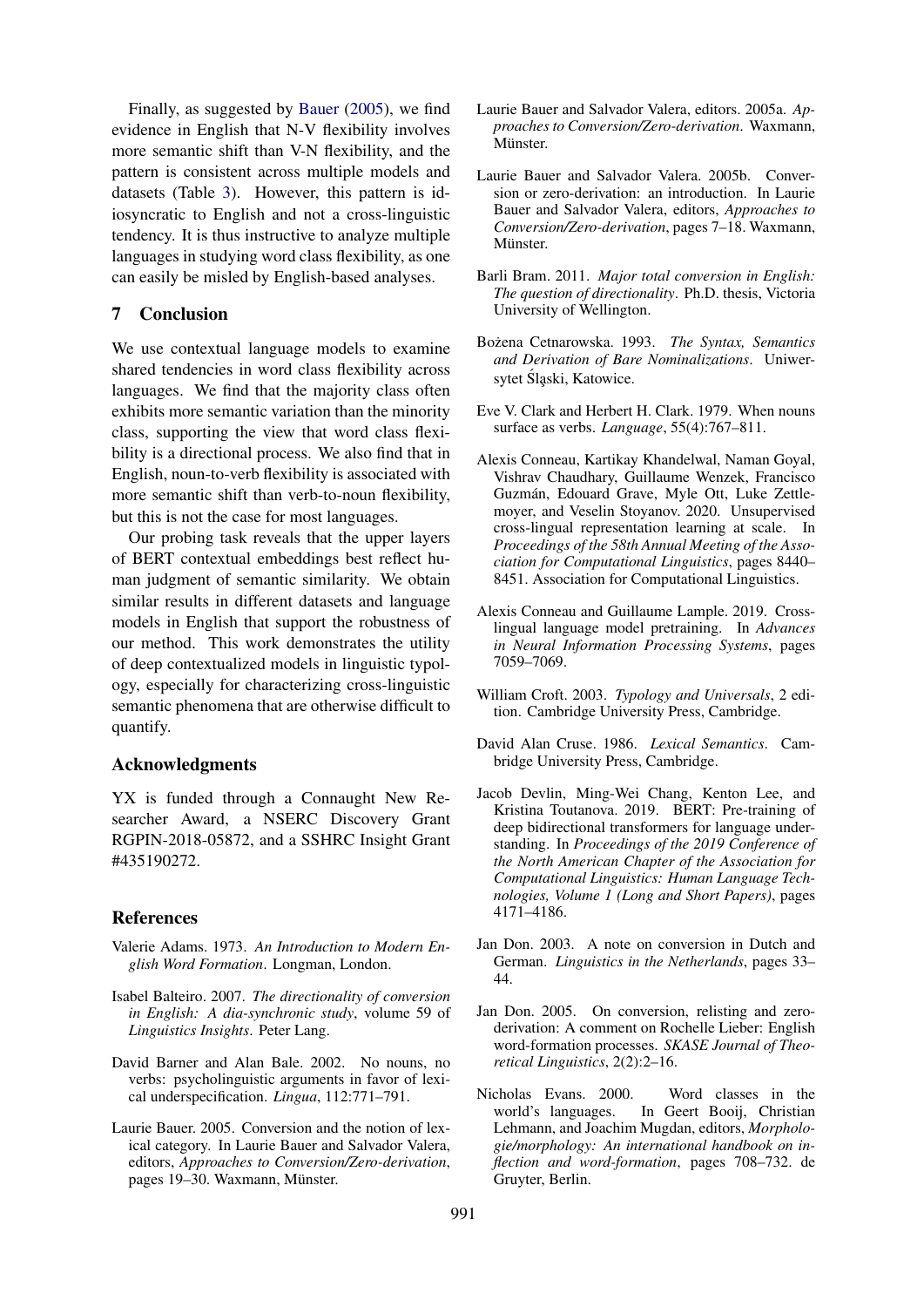- Nicholas Evans and Stephen C. Levinson. 2009. The myth of language universals: language diversity and its importance for cognitive science. *Behavioral and Brain Sciences*, 32:429–492.
- Nicholas Evans and Toshiki Osada. 2005. Mundari: The myth of a language without word classes. *Linguistic Typology*, 9(3):351–390.
- Patrick Farell. 2001. Functional shift as category underspecification. *English Language and Linguistics*, 5(1):109–130.
- Dedre Gentner. 1982. Why nouns are learned before verbs: Linguistic relativity versus natural partitioning. *Center for the Study of Reading Technical Report; no. 257*.
- Christian Hadiwinoto, Hwee Tou Ng, and Wee Chung Gan. 2019. Improved word sense disambiguation using pre-trained contextualized word representations. In *Proceedings of the 2019 Conference on Empirical Methods in Natural Language Processing and the 9th International Joint Conference on Natural Language Processing (EMNLP-IJCNLP)*, pages 5300–5309.
- Kees Hengeveld. 1992. *Non-verbal predication: theory, typology, diachrony*. Mouton de Gruyter, Berlin, New York.
- Kees Hengeveld. 2013. Parts-of-speech systems as a basic typological determinant. In Eva Van Lier and Jan Rijkhoff, editors, *Flexible word classes: a typological study of underspecified parts-of-speech*, pages 31–55. Oxford University Press, Oxford.
- Claudio Iacobini. 2000. Base and direction of derivation. In Geert Booij, Christian Lehmann, and Joachim Mugdan, editors, *Morphology: An International Handbook on Inflection and Word-Formation*, pages 865–876. Walter de Gruyter, Berlin.
- Mutsumi Imai, Lianjing Li, Etsuko Haryu, Hiroyuki Okada, Kathy Hirsh-Pasek, Roberta Michnick Golinkoff, and Jun Shigematsu. 2008. Novel noun and verb learning in Chinese-, English-, and Japanese-speaking children. *Child development*, 79(4):979–1000.
- Otto Jespersen. 1924. *The Philosophy of Grammar*. Allen & Unwin., London.
- Otto Jespersen. 1942. *A Modern English Grammar. On Historical Principles. Part VI Morphology*. Allen & Unwin., London.
- Dieter Kastovsky. 2006. Typological changes in derivational morphology. In Ans van Kemenade and Bettelou Los, editors, *The Handbook of the History of English*, pages 151–176. Blackwell Publishing.
- Max Kisselew, Laura Rimell, Alexis Palmer, and Sebastian Padó. 2016. Predicting the direction of derivation in English conversion. In *Proceedings*

*of the 14th SIGMORPHON Workshop on Computational Research in Phonetics, Phonology, and Morphology*, pages 93–98.

- Geoffrey Leech, Roger Garside, and Michael Bryant. 1994. CLAWS4: the tagging of the British National Corpus. In *COLING 1994 Volume 1: The 15th International Conference on Computational Linguistics*.
- Geoffrey Neil Leech. 1992. 100 million words of English: the British National Corpus (BNC). *Language Research*, 28:1–13.
- Stela Manova. 2011. *Understanding Morphological Rules*. Springer.
- Hans Marchand. 1964. A set of criteria of derivational relationship between words unmarked by derivational morphemes. *Indogermanische Forschungen*, 69:10–19.
- Hans Marchand. 1969. *The Categories and Types of Present-day English Word-formation*. Beck, München.
- Jeffrey Pennington, Richard Socher, and Christopher D. Manning. 2014. GloVe: Global vectors for word representation. In *Proceedings of the 2014 conference on empirical methods in natural language processing (EMNLP)*, pages 1532–1543.
- Matthew E Peters, Mark Neumann, Mohit Iyyer, Matt Gardner, Christopher Clark, Kenton Lee, and Luke Zettlemoyer. 2018. Deep contextualized word representations. In *Proceedings of NAACL-HLT*, pages 2227–2237.
- Maria Polinsky. 2012. Headedness, again. *Theories of Everything. In Honor of Ed Keenan. Los Angeles: UCLA Department of Linguistics*, pages 348–359.
- Randolph Quirk, Sidney Greenbaum, Geoffrey Leech, and Jan Svartvik. 1985. *A Comprehensive Grammar of the English Language*. Longman, London.
- Pavol Ştekauer, Salvador Valera, and Lívia Körtvélyessy. 2012. *Word-Formation in the World's Languages*. Cambridge University Press.
- Milan Straka and Jana Straková. 2017. Tokenizing, POS tagging, lemmatizing and parsing UD 2.0 with UDPipe. In *Proceedings of the CoNLL 2017 Shared Task: Multilingual Parsing from Raw Text to Universal Dependencies*, pages 88–99.
- Ian Tenney, Dipanjan Das, and Ellie Pavlick. 2019. BERT rediscovers the classical NLP pipeline. In *Proceedings of the 57th Annual Meeting of the Association for Computational Linguistics*, pages 4593– 4601.
- David Tuggy. 1993. Ambiguity, polysemy, and vagueness. *Cognitive Linguistics*, 4(3):273–290.
- Salvador Valera and Alba E. Ruz. 2020. Conversion in English: homonymy, polysemy and paronymy. *English Language and Linguistics*, pages 1–24.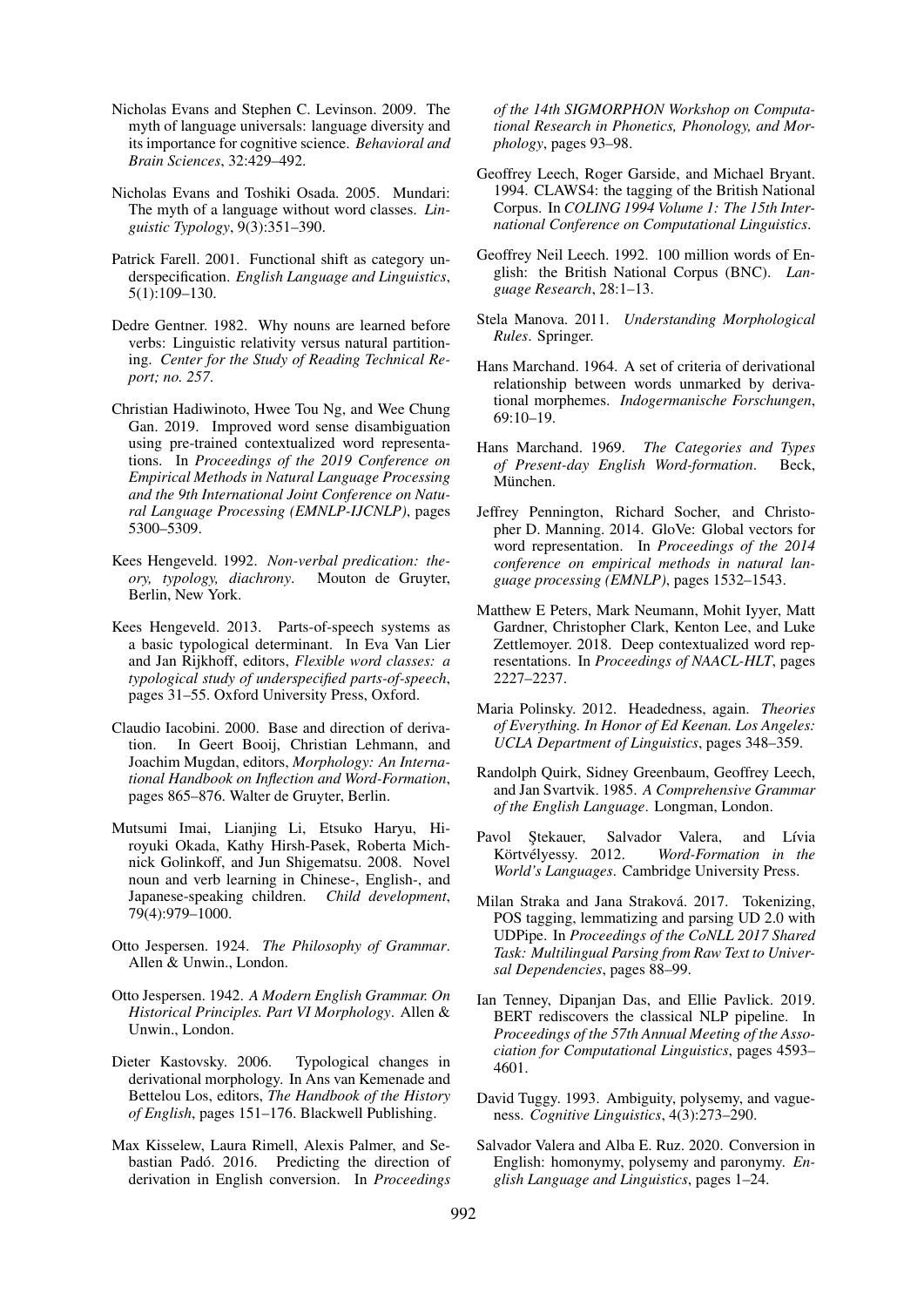- Eva Van Lier and Jan Rijkhoff, editors. 2013. *Flexible word classes: a typological study of underspecified parts-of-speech*. Oxford University Press Oxford.
- Ashish Vaswani, Noam Shazeer, Niki Parmar, Jakob Uszkoreit, Llion Jones, Aidan N. Gomez, Łukasz Kaiser, and Illia Polosukhin. 2017. Attention is all you need. In *Advances in neural information processing systems*, pages 5998–6008.
- Petra Vogel and Bernard Comrie, editors. 2000. *Approaches to the Typology of Word Classes*. Mouton de Gruyter, Berlin and New York.
- Arnfinn Muruvik Vonen. 1994. Multifunctionality and morphology in Tokelau and English. *Nordic Journal of Linguistic*, 17:155–178.
- Gregor Wiedemann, Steffen Remus, Avi Chawla, and Chris Biemann. 2019. Does BERT make any sense? interpretable word sense disambiguation with contextualized embeddings. *Conference on Natural Language Processing (KONVENS) 2019*.
- Thomas Wolf, Lysandre Debut, Victor Sanh, Julien Chaumond, Clement Delangue, Anthony Moi, Pierric Cistac, Tim Rault, Remi Louf, Morgan Funtow- ´ icz, Joe Davison, Sam Shleifer, Patrick von Platen, Clara Ma, Yacine Jernite, Julien Plu, Canwen Xu, Teven Le Scao, Sylvain Gugger, Mariama Drame, Quentin Lhoest, and Alexander M. Rush. 2019. HuggingFace's transformers: State-of-the-art natural language processing. *ArXiv*, abs/1910.03771.
- Daniel Zeman, Joakim Nivre, Mitchell Abrams, et al. 2019. Universal dependencies 2.5. LINDAT/CLARIAH-CZ digital library at the Institute of Formal and Applied Linguistics (UFAL), Faculty of Mathematics and Physics, ´ Charles University.